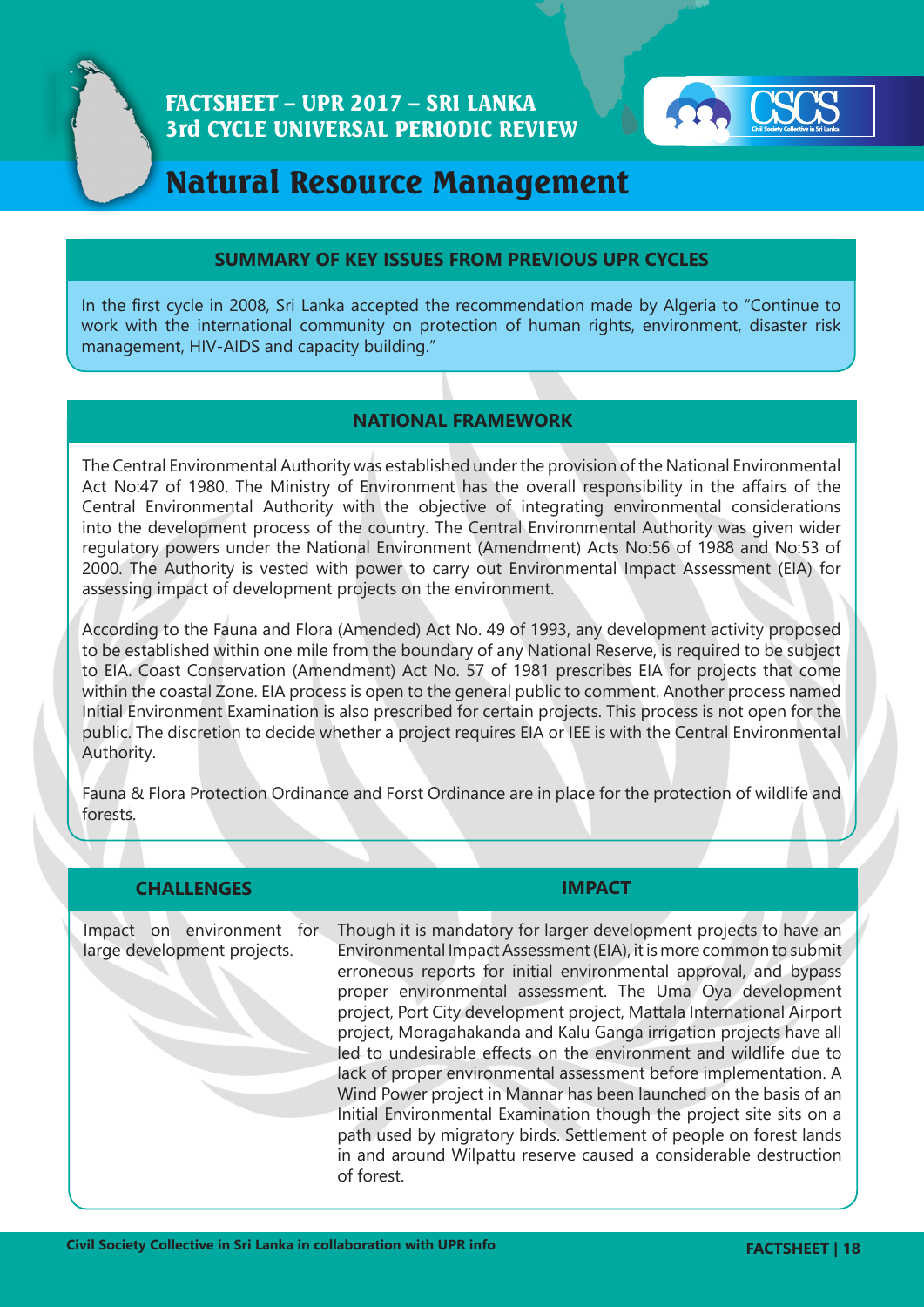



| <b>CHALLENGES</b>                                                             | <b>IMPACT</b>                                                                                                                                                                                                                                                                                                                                                                                                                                                                                                                                                                                                                                    |
|-------------------------------------------------------------------------------|--------------------------------------------------------------------------------------------------------------------------------------------------------------------------------------------------------------------------------------------------------------------------------------------------------------------------------------------------------------------------------------------------------------------------------------------------------------------------------------------------------------------------------------------------------------------------------------------------------------------------------------------------|
| Disregarding<br>predictions<br>of<br>adverse environmental impact             | Large development projects such as the Uma Oya water diversion<br>scheme and the Colombo Port City projects continue to be pursued<br>despite evidence of serious harm to the environment and livelihood.<br>The construction of underground tunnels for Uma Oya project have<br>drastically affected the water table and caused serious damages to<br>houses and buildings in the area.                                                                                                                                                                                                                                                         |
| National<br>Loopholes<br>in<br>Environment Act.                               | Under this Act the Environmental Authority is empowered to assess<br>environmental impacts of development projects. However, as a<br>result of failures of this mechanism to conduct proper assessment<br>on environment, local communities has suffered. Initial Environment<br>Examination reports (which do not require public consultations)<br>could be submitted even for projects located in environmentally<br>sensitive areas. The present procedure do not put emphasis on<br>adverse socio-economic impacts on local community, by radical<br>changes in environment due to development projects.                                     |
| Disregarding commitments to<br>international<br>environmental<br>instruments. | The Ramsar convention and the Bonn Convention on Migratory<br>Species are often disregarded in planning development projects.                                                                                                                                                                                                                                                                                                                                                                                                                                                                                                                    |
| Lack of proper Solid<br>waste<br>management scheme.                           | Solid waste management in urban areas has become a key<br>environmental issue. Lack of infrastructure and resources for<br>garbage collection has led to uncontrolled scattering and dumping<br>of garbage. There are no proper facilities for final disposal of most<br>of the solid waste produced by households and industries. Waste<br>that is improperly dumped blocks water-flow in drainage channels,<br>and provides breeding places for mosquitoes. Dumping in natural<br>areas cause pollution of ground and surface water. The collapse of<br>the Meetotamulla garbage dump in April damaged 145 houses and<br>displaced 625 people. |

#### **RECOMMENDATIONS**

**Make it mandatory for all projects located in environmental sensitive areas to have Environmental Impact Assessment (EIA) before commencement of projects. 1.**

**End the practice of Initial Environmental Examination reports for development projects located in environmental sensitive areas.** 

- **Ensure adherence to all signed and/or ratified international instruments and conventions on environment, in planning and granting permission to development projects. 3.**
- **Stop destruction of important forests reserves for development projects and colonization. 4.**

**2.**